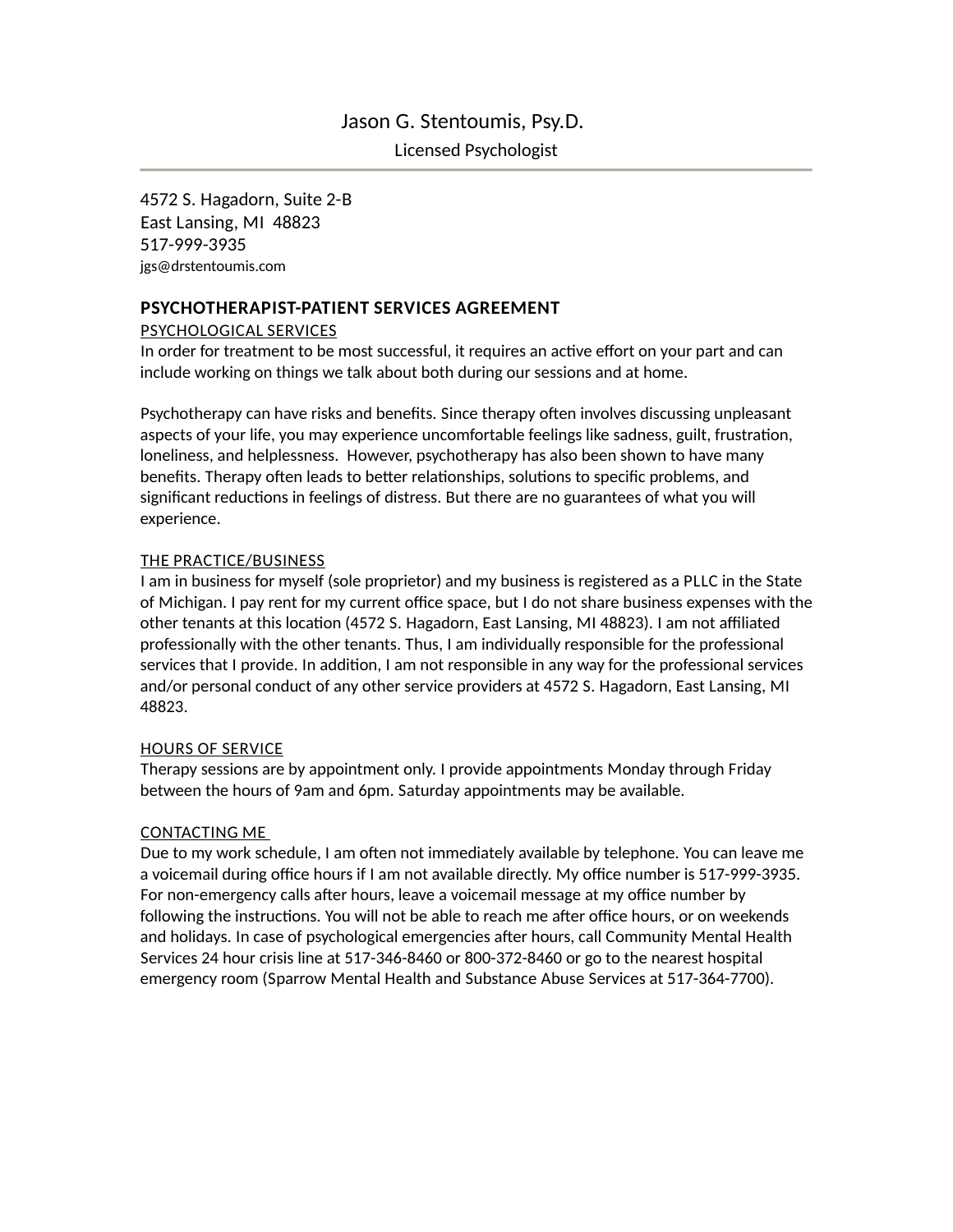#### **MEETINGS**

I normally conduct an evaluation when I meet a new patient. During this time, we can both decide if I am the best person to provide the services you need in order to meet your treatment goals. Our first session will include an evaluation of your needs. We will then try to determine what our work will include and then develop a treatment plan, if you decide to continue with therapy.

Therapy sessions are usually 45 minutes in duration and occur weekly. However, some sessions may be longer or more frequent. If you are unable to keep a scheduled appointment, please call 517-999-3935 to cancel. I ask that you provide 24 hours advance cancellation notice if you are unable to attend a scheduled session. There is a \$25 charge for no-shows to scheduled appointments. You may also be charged this fee when you fail to give me 24 hours advanced warning.

#### PROFESSIONAL FEES

My hourly fee is \$200 for the initial session (which is longer than one hour), \$145 for marital and family sessions, and \$120 for individual treatment session. Other services may include telephone conversations longer than 15 minutes, consulting with other professionals (with your permission), preparation of treatment records or treatment summaries, and time spent performing any other service you may request of me. My hourly fee is \$150/hr for the administering, scoring, and analyzing diagnostic tests, including report writing.

#### LEGAL/COURT INVOLVEMENT

If you are involved in or anticipate being involved in legal or court proceedings, please notify me as soon as possible. It is important for me to understand how, if at all, your legal involvement might affect our work together. In the event that you are entering treatment because you have been asked to obtain a psychological evaluation, it is important for you to know the difference between treatment and an evaluation, and to recognize that treatment is not a substitute for an evaluation or an appropriate method to obtain evaluative results. If you need an evaluation for legal purposes I will be happy to assist you in finding a provider that offers this service.

I never function as an investigator or conduct investigations nor is this a usual activity in psychotherapy and counseling. Should you feel investigations with outside persons or agencies of any sort are needed, you should enlist a forensic evaluator. A list of persons who performs such activities will be given to you if you request, as we do not perform these activities.

If you enter into treatment with me, you are agreeing to not involve me in legal/court proceedings or attempts to obtain records of treatment for legal/court proceedings when marital or family therapy has been unsuccessful at resolving disputes. This prevents misuse of your treatment for legal objectives. My goal is to support you in achieving therapy goals, not to address legal issues that require an adversarial approach. In the event that I am called upon to participate in any litigation in which you are involved, and regardless of whether you are a current or former client at the time that I am called to participate, I will bill according to the litigation rates listed below. Minimum litigation fees are as follows: \$250/hr

\*The time billed will include any time spent preparing for or attending that litigation, including but not limited to preparing testimony, conferences in person or by telephone with any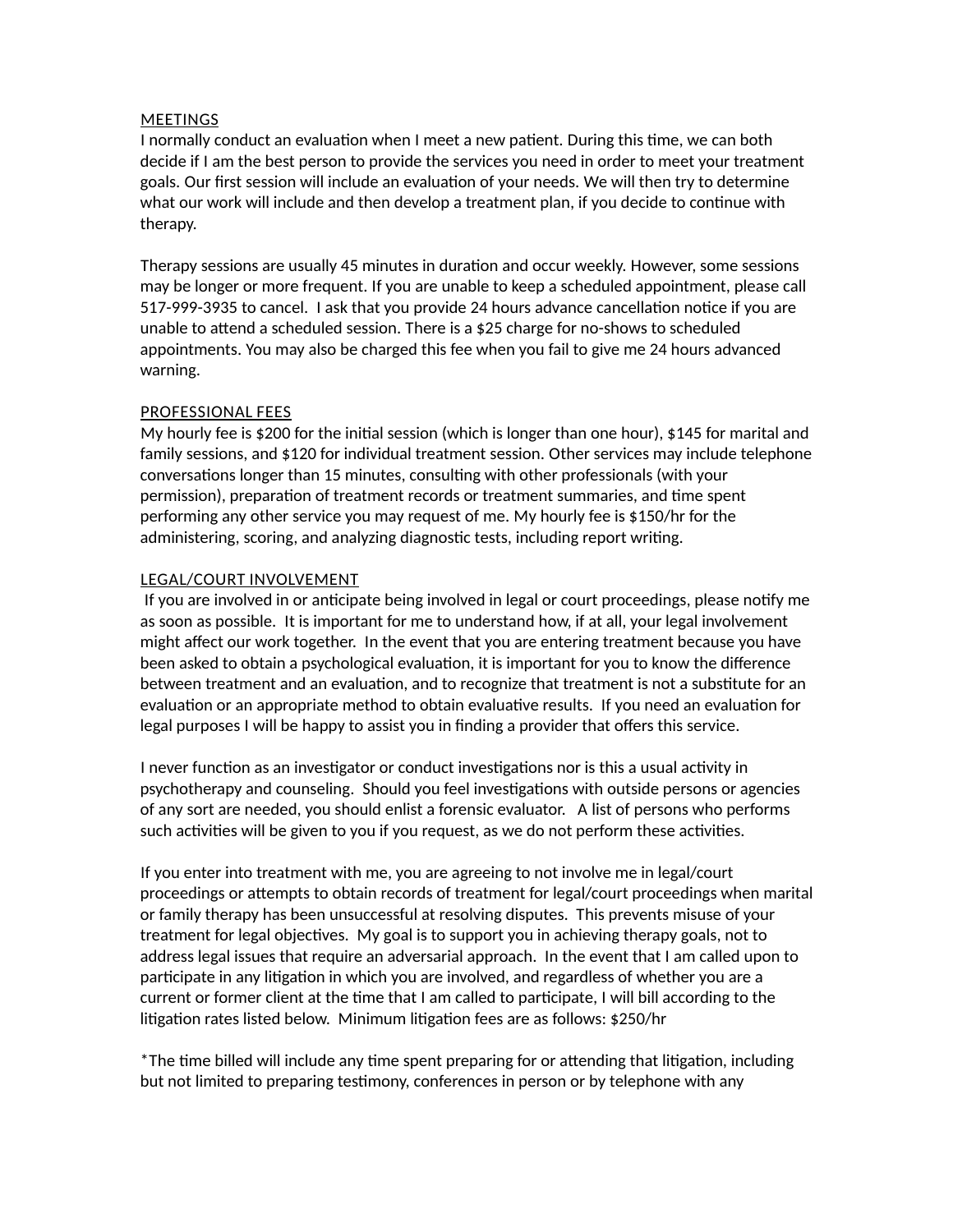attorneys, travel time, waiting time, testimony and/or deposition time (regardless of which side calls me).

### LIMITS OF CONFIDENTIALITY

The law protects the privacy of all communications between a patient and a psychologist/therapist. In most situations, I can only release information about your treatment to others if you sign a written authorization form that meets certain legal requirements imposed by HIPAA. There are other situations that require only that you provide written, advanced consent. You signature on this agreement provides consent for the following activities:

- I occasionally find it helpful to consult other health and mental health professionals about a case. During a consultation, I make every effort to avoid revealing the identity of my patient. Unless you object, I will not tell you about these consultations unless I feel it is important for our work together.
- You should be aware that I may have interns or employ administrative staff to whom I need to share protected information for clinical and administrative purposes, such as scheduling, billing, and quality assurance. All of the mental health professionals are bound by the same rules of confidentiality. All staff members have been given training about protecting your privacy and have agreed not to release any information outside of the practice without the permission of a professional staff member.

There are some situations where I am permitted or required to disclose information without either your consent or authorization:

- If a government agency is requesting the information for health oversight activities, I may be required to provide it for them.
- If a patient files a complaint or lawsuit against me, I may disclose relevant information regarding that patient in order to defend myself.
- If a patient files a worker's compensation claim, the patient must execute a release so that I may release the information, records, or reports relevant to the claim.
- If you are involved in a court proceeding and a request is made for information concerning your evaluation, diagnosis, or treatment, such information is protected by the psychologist-patient privilege law. I cannot provide any information without (or your personal or legal representative's) written authorization, or a court order. If you are involved in or contemplating litigation, you should consult with your attorney to determine whether a court would be likely to order me to disclose information, and you should inform me of that possibility.

There are some situations in which I am legally obligated to take actions, which I believe are necessary to attempt to protect others from harm and I may have to reveal some information about a patient's treatment:

- If I know or have reason to suspect that a child under 18 years of age or a mentally retarded, developmentally disabled, or physically impaired person under 21 years of age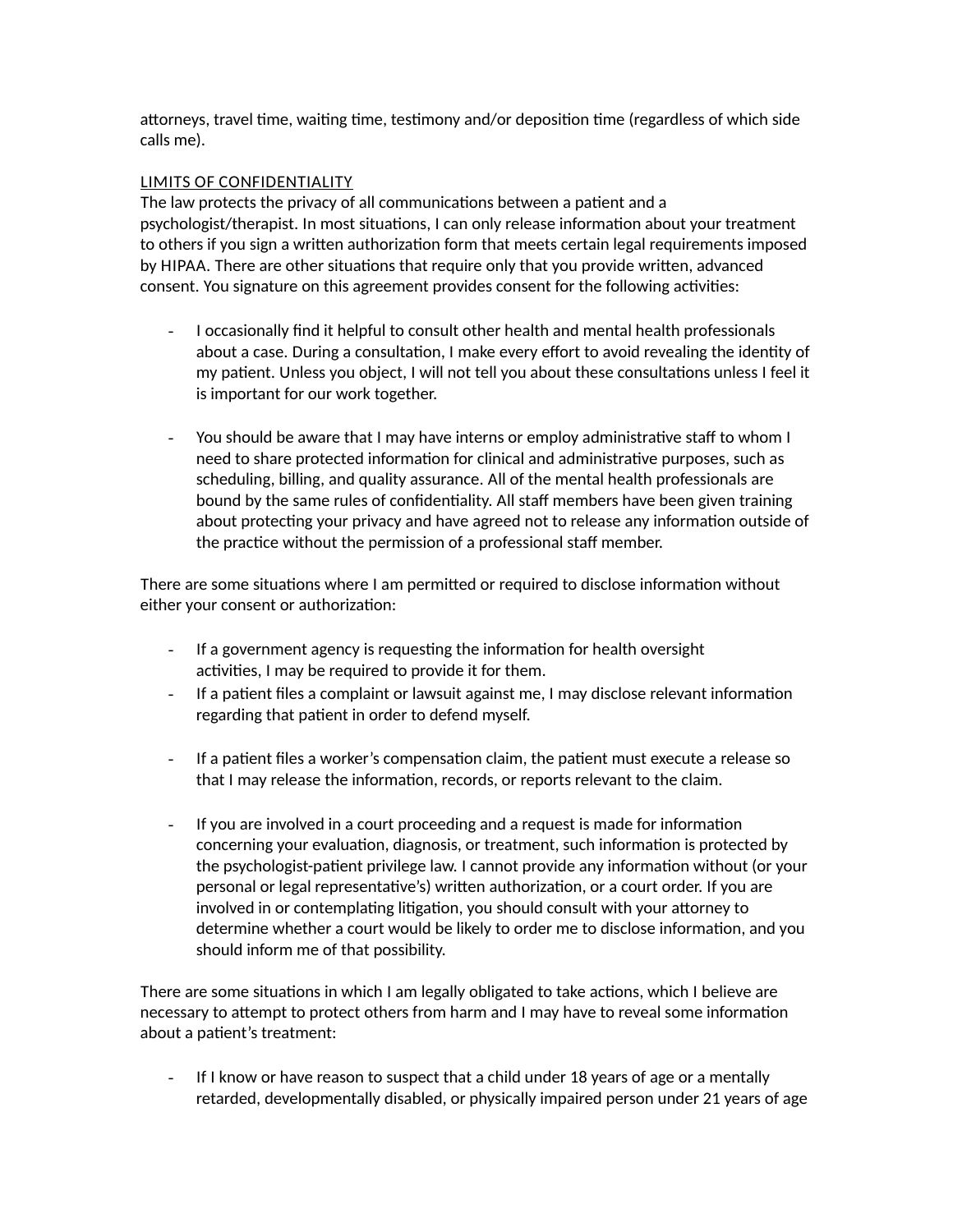has suffered or faces a threat of suffering any physical or mental wound, injury, disability, or condition of a nature that reasonably indicates abuse or neglect of the child, the law requires that I file a report with the appropriate government agency, usually Children's Protective Services.

- If I have reasonable cause to believe that an adult is being abused, neglected, or exploited, or is in a condition which is the result of abuse, neglect, or exploitation, the law requires that I report such belief to the appropriate county agency.
- If I know or have reasonable cause to believe that a patient has been the victim of domestic violence, I must note that knowledge or belief and the basis of it in the patient's records, but I am not required to report this information to anyone else.
- If I believe that a patient presents a clear and substantial risk of imminent serious harm t him/herself or someone else and I believe that disclosure of certain information may serve to protect that individual, then I must disclose that information to appropriate public authorities, and/or the potential victim, and/or professional workers, and/or the family of the patient.

If such a situation arises, I will make every effort to fully discuss it with you before taking any action and I will limit my disclosure to what is necessary.

#### PROFESSIONAL RECORDS

You should be aware that, pursuant to HIPAA, I keep Protected Health Information (PHI) about you in a set of records that constitutes your clinical record. It includes information about your reasons for seeking therapy, a description of the ways in which your problems impacts your life, your diagnosis, the goals that we set for treatment, your progress toward these gals, your medical and social history, your treatment history, and past treatment records that I receive from other providers, reports of any professional consultations, your billing records, and any reports that have been sent to anyone, including reports to your insurance carrier. You may examine and/or receive a copy of your clinical record if you request it in writing and the request is signed by you. Because these are professional records, they can be misinterpreted and/or upsetting to untrained readers. For this reason, I recommend that you initially review them in my presence, or have them forwarded to another mental health professional so you can discuss the contents. In most cases I am allowed to charge a copying fee of \_\_\_\_\_\_\_ per page for records.

I may also keep a second set of psychotherapy notes. These notes are kept separately from the clinical record and are for my own use and are designed to assist me in providing you with the best treatment. While insurance companies can requests and receive a copy of your clinical record, they cannot receive a copy of your psychotherapy notes without a specific signed, written authorization. Insurance companies cannot require your authorization as a condition of coverage nor penalize you in any way for your refusal. You may examine and/or receive a copy of your psychotherapy notes under the same conditions as described above for receiving a copy of your clinical record.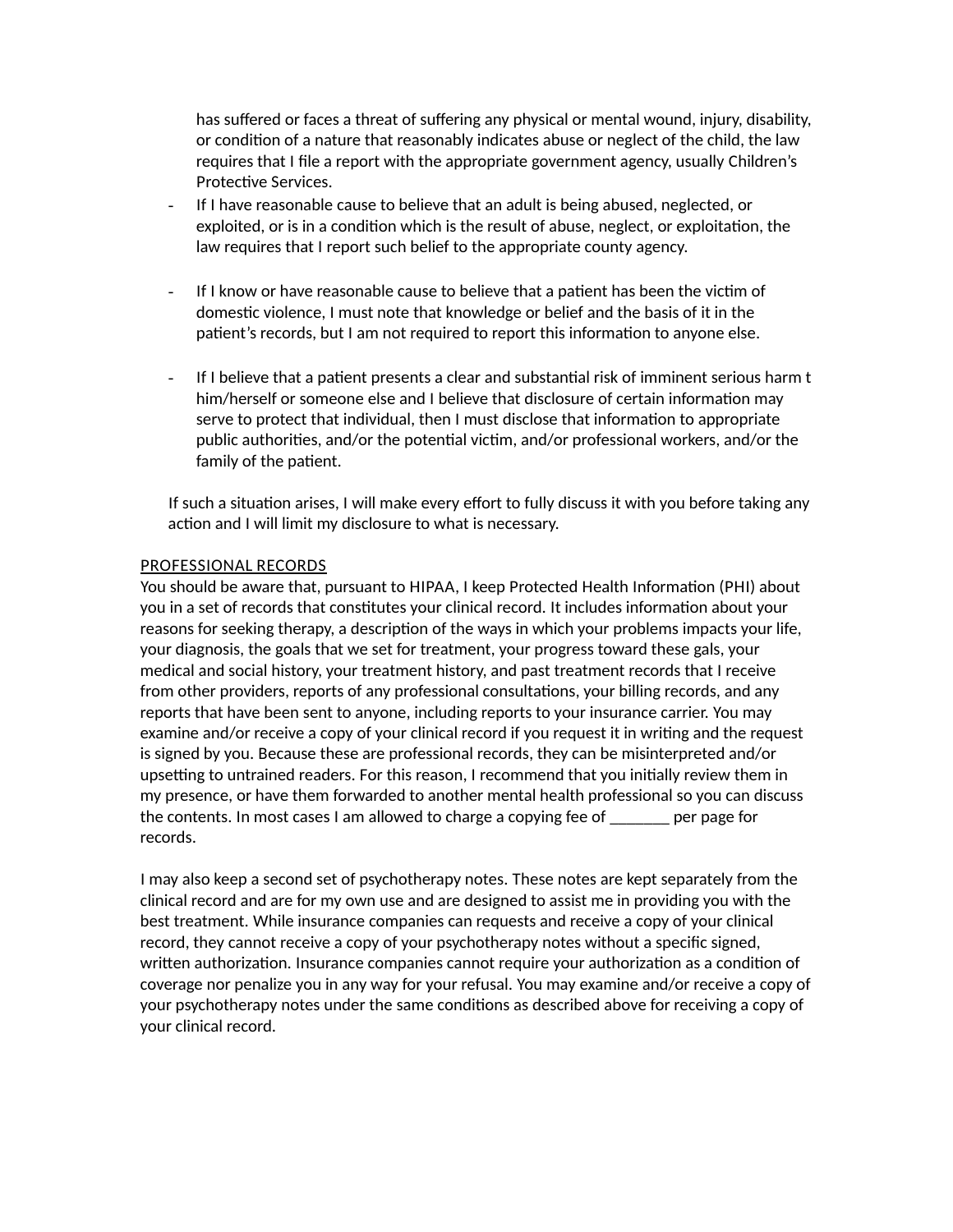#### PATIENT RIGHTS

HIPPA provides you with several new or expanded rights with regard to your clinical record and disclosures of Protected Health Information. These rights include requesting that I amend your record; requesting restrictions on what information from your clinical record is disclosed to others; requesting an accounting of most disclosures of protected health information that you have neither consented to nor authorized; determining the location to which protected information disclosures are sent; having any complaints you make about my policies and procedures recorded in your records; and the right to a paper copy of this agreement, the attached privacy notice form, and my privacy policy and procedures. I am happy to discuss any of these rights with you.

#### MINORS & PARENTS

While privacy in psychotherapy is often crucial to successful progress, particularly with teenagers, parental involvement is also essential to successful treatment. Parents have the same right to their children's records as they would to their own records. Unless there is a court order blocking the non-residential parent's access to the records in divorce situations, each parent has total access, without exception, to every record on file for the child, including psychotherapy notes.

#### BILLING AND PAYMENTS

My billing is processed through **HMS-Midwest, LLC**. Please forward billing questions to 219-926 8320 (phone), 219-926-3524 (fax) or inf[o@PracticeManagers.com](mailto:h@PracticeManagers.com) (email). You may also verify your benefits online by going to: [www.PracticeManagers.com.](http://www.PracticeManagers.com/) You will be expected to pay for each session at the time it is held (including co-pays, deductibles, etc.) unless we agree otherwise or unless you have insurance coverage that requires another arrangement. Payment schedules for the other professional services will be agreed to when they are requested. In circumstances of unusual financial hardship, I may be willing to negotiate a fee adjustment or payment installment plan.

If your account has not been paid for more than 60 days and arrangements for payment have not been agreed upon, I have the option of using legal means to secure the payment. This may involve hiring a collection agency or going through small claims court which will require me to disclose otherwise confidential information. In most collection situations, the only information I release regarding a patient's treatment is his/her name, the nature of services provided, and the amount due.

#### INSURANCE REIMBURSEMENT

In order for us to set realistic treatment goals and priorities, it is important to evaluate what resources you have available to pay for your treatment. If you have a health insurance policy, it will usually provide some coverage for mental health treatment. I employ a company who performs my billing services. I will fill out forms and provide you with whatever assistance I can in helping you receive the benefits to which you are entitled; however, you (not your insurance company) are responsible for your full payment of my fees. It is very important that you find out exactly what mental health services your insurance policy covers. You should carefully read the section in your insurance coverage booklet that described mental health services.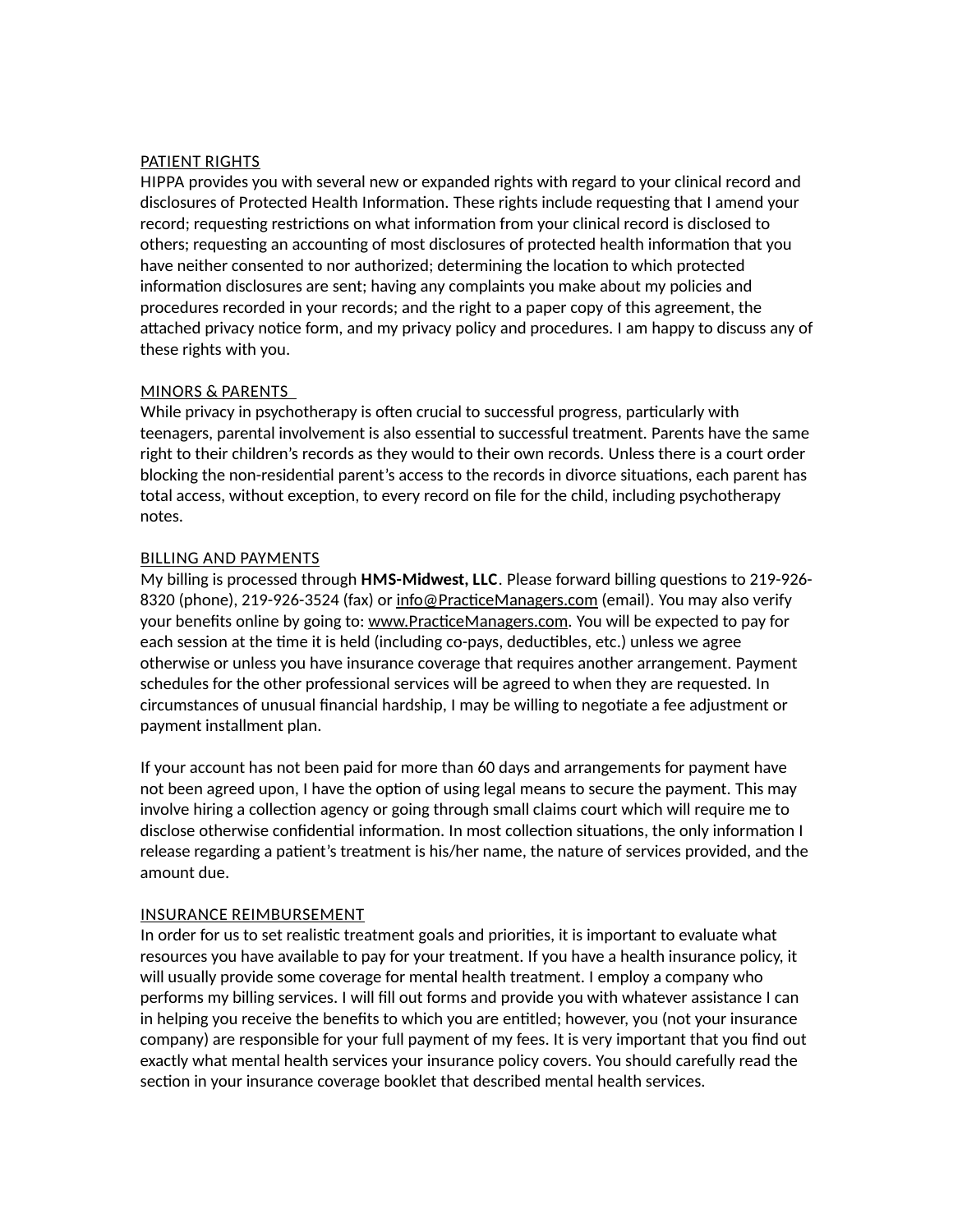"Managed Health Care" plans are often limited to short-term treatment approaches and it may be necessary to seek approval for more therapy after a certain number of sessions. However, some managed-care plans will not allow me to provide services to you once your benefits end. If this is the case, I will do my best to find another provider who will help you continue your psychotherapy services.

You should also be aware that your contract with your health insurance company requires that I provide it with information relevant to the services that I provide to you. I am required to provide a clinical diagnosis. Sometimes I am required to provide additional clinical information such as treatment plans or summaries, or copies of your entire clinical record. In such situations, I will make every effort to release only the minimal information about you that is necessary for the purpose requested. Though all insurance companies claim to keep such information confidential, I have no control over what they do with it once it is in their hands. I will provide you with a copy of any report I submit, if you request it. By signing this agreement, you agree that I can provide requested information to your carrier.

Once we have all of the information about your insurance coverage, we will discuss what we can expect to accomplish with the benefits that are available and what will happen if they run out before you feel ready to end your sessions. It is important to remember that you always have the right to pay for services yourself to avoid the problems described above (unless prohibited by your insurance contract).

Your signature on the final page of this document indicates that you have read the information in this document and agree to abide by its terms during our professional relationship.